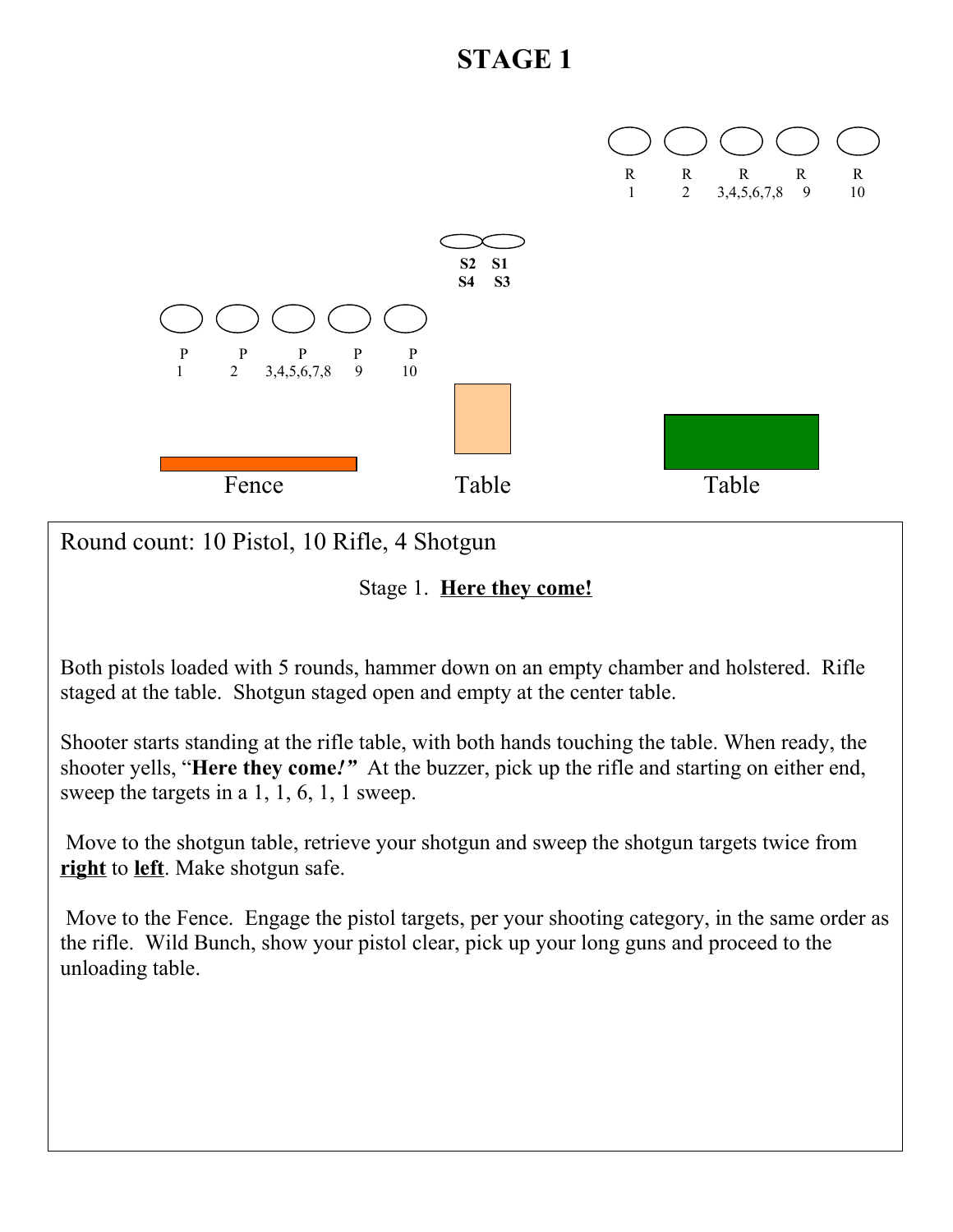

Round count: 10 Pistol, 10 Rifle, 4 Shotgun

Stage 2. **I told you to git!**

Both pistols loaded with 5 rounds, hammer down on an empty chamber and holstered. Rifle staged at the table. Shotgun staged open and empty at the center table.

Shooter starts standing at the rifle table, both hands touching their gun butts. When ready, the shooter yells, "**I told you to git!***"* At the buzzer, pick up the rifle and starting on the center target put 2 rounds on every target, any order.

 Move to the shotgun table, retrieve your shotgun and sweep the shotgun targets twice from **right** to **left**. Make shotgun safe.

 Move to the Fence. Engage the pistol targets, per your shooting category, in the same order as the rifle (does not have to mirror). Wild Bunch, show your pistol clear, pick up your long guns and proceed to the unloading table.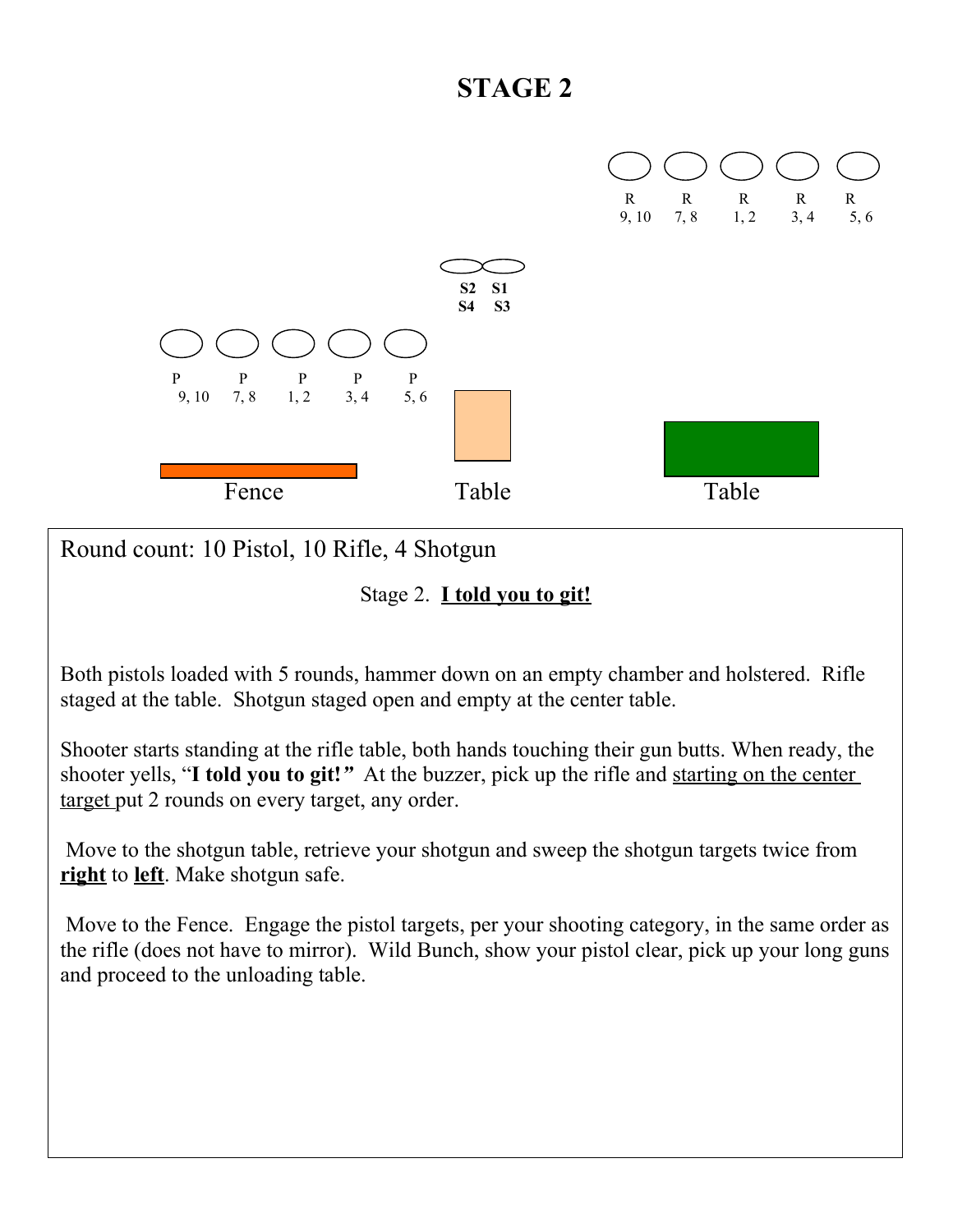

Round count: 10 Pistol, 10 Rifle, 4 Shotgun

#### Stage 3. **Fill Your Hand!**

Both pistols loaded with 5 rounds, hammer down on an empty chamber and holstered. Rifle staged on the table. Shotgun staged open and empty at the center table.

Shooter starts standing at the fence, with both hands touching the top rail. When ready, the shooter yells, "**Fill Your hand!***"* At the buzzer engage the targets per your shooting category in a Regressive sweep from either end (4, 3, 2, 1). Wild Bunch, place your open and empty pistol on the table provided.

Move to the shotgun table, retrieve your shotgun and sweep the shotgun targets twice from **right** to **left**. Make shotgun safe.

From the rifle table, engage the rifle targets, in the same order as the pistols.

Pick up your long guns and proceed to the unloading table.